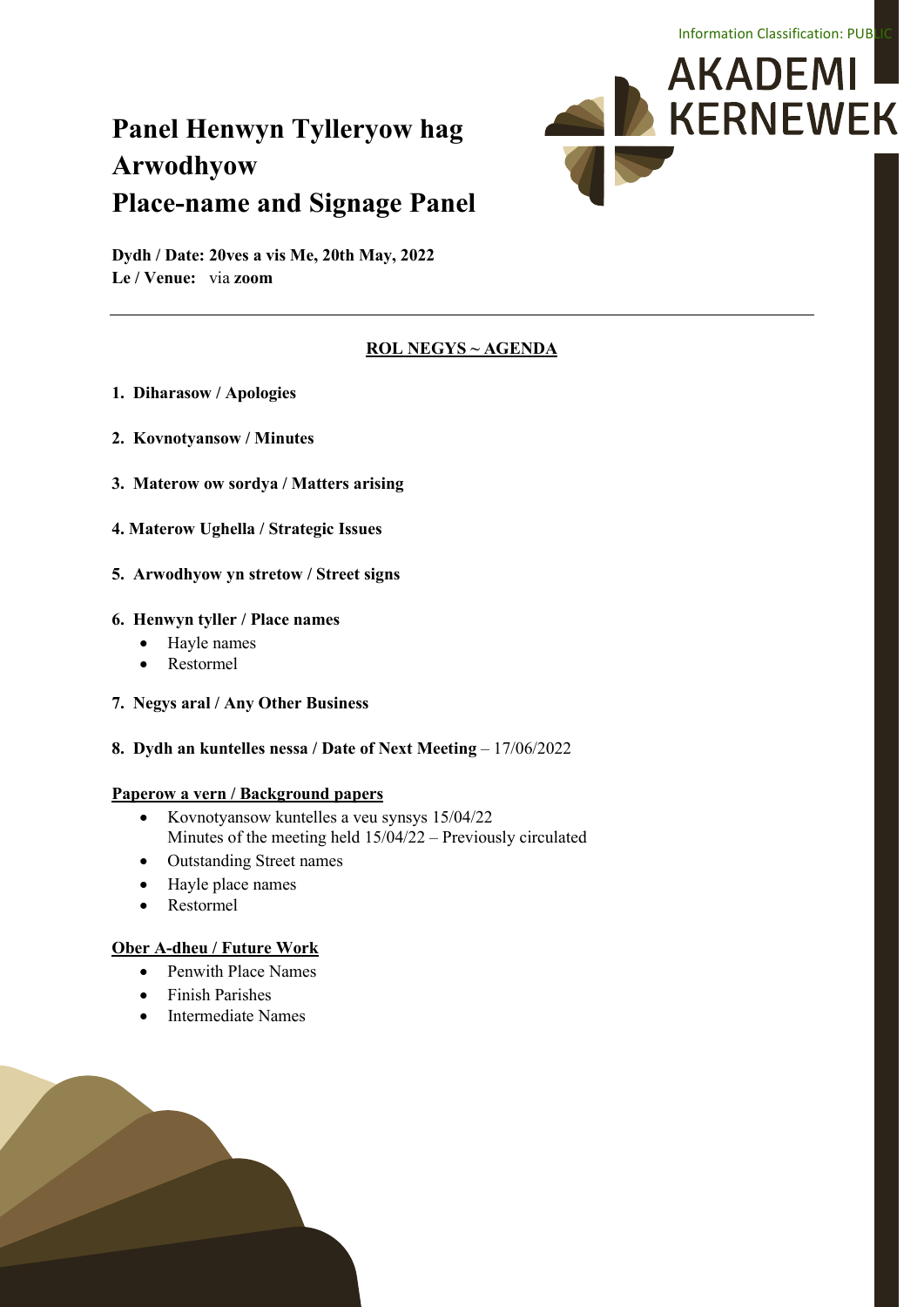Information Classification: PUBLIC



# **Panel Henwyn Tyller hag Arwodhyow Place-name and Signage Panel**

**Kovnotyansow an kuntelles synsys:** Dy'Gwener 20 May 2022

**Draft Minutes of the meeting held:** Friday 20 May 2022

**Attendees:** J Edmondson; D Brotherton; K George; J Gillingham; L Jenkin

**In attendance:**

**# Item Action**

# **1 Diharesow / Apologies** R Sheaff

- **2 Kovnotyansow / Minutes** Minutes of the meeting dated 15 April 2022 were read and agreed.
- **3 Materow ow sordya / Matters arising NONE**
- **4 Materow ughella / Strategic issues NONE**
- **5 Arwodhow yn stretow / Street signs**

Apple Blossom Way, Bude = **Hyns Bleujyow Avalen**

Boyd Avenue, Padstow = **Rosva Las Boyd**

Thought to be a local family name.

Camelia Close, Bude = **Kew Gamelia**

Noted the standard English spelling for the species of shrub is 'camellia' with a <ll>.

Foxglove Crescent, Bude = **Gwarak Vanek Rudh**

Honeysuckle Way, Bude = **Hyns Gwydhvos**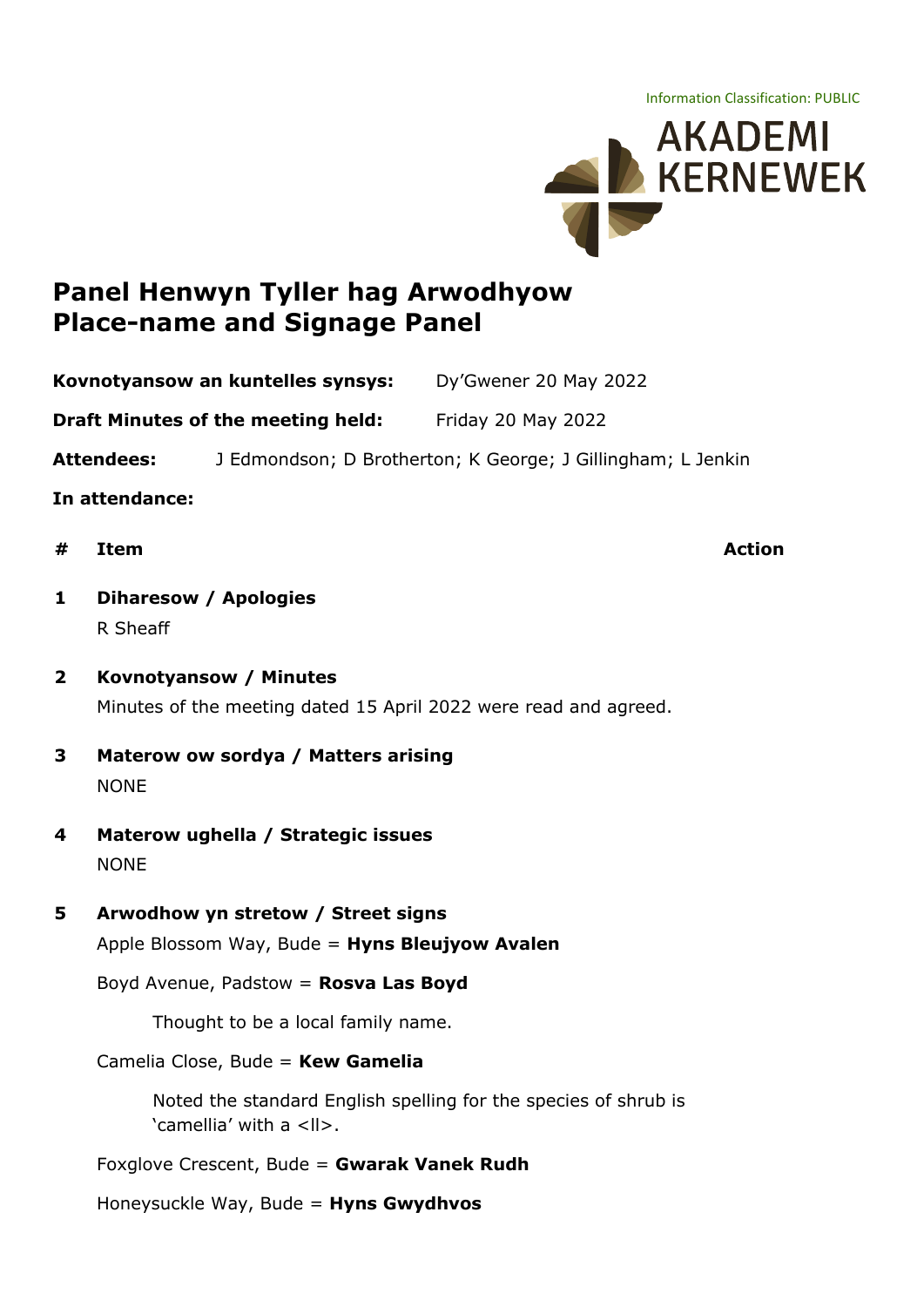### **# Item Action**

Lower Goonrea, Looe = **Goonvre Woles**

Containing *goon* 'downs' + *bre* 'hill'.

Meadowlands Court, Bude = **Garth Budhynnow**

Orchid Avenue, Bude = **Rosva Las Tegeyryan**

Paddock Brow, Bude = **Tal an Varghlan**

Penmerrin Court, Newquay = **Garth Pennmeryn**

Unclear origin for this name, possibly a modern construction containing the personal name 'Merryn'.

Primrose Bank, Bude = **Tommen an Brialli**

Willow Way, Bude = **Hyns Helyk**

## **6 Henwyn tyller / Place names**

### **Hayle place names**

Treglisson Farm, Hayle = **Treglystyn**

Appears to be the same name as Treglistian; the River Clyst in east Devon has a similar spelling, thought to come from a Celtic term meaning 'clear stream'. The Cornish -*yn* 'small' suffix has been included.

Lower Treglisson = **Treglystyn Woles**

Higher Treglisson Farm = **Treglystyn Wartha**

### Tregoose = **Tregoos**

Containing *koos* 'wood'.

### Trelean = **Trevlien**

An additional syllable is consistent in historical forms, such as *Trevelien* 1363, making *melin* 'mill' unlikely. May contain *lien* 'linen'.

Higher Trelean = **Trevlien Wartha**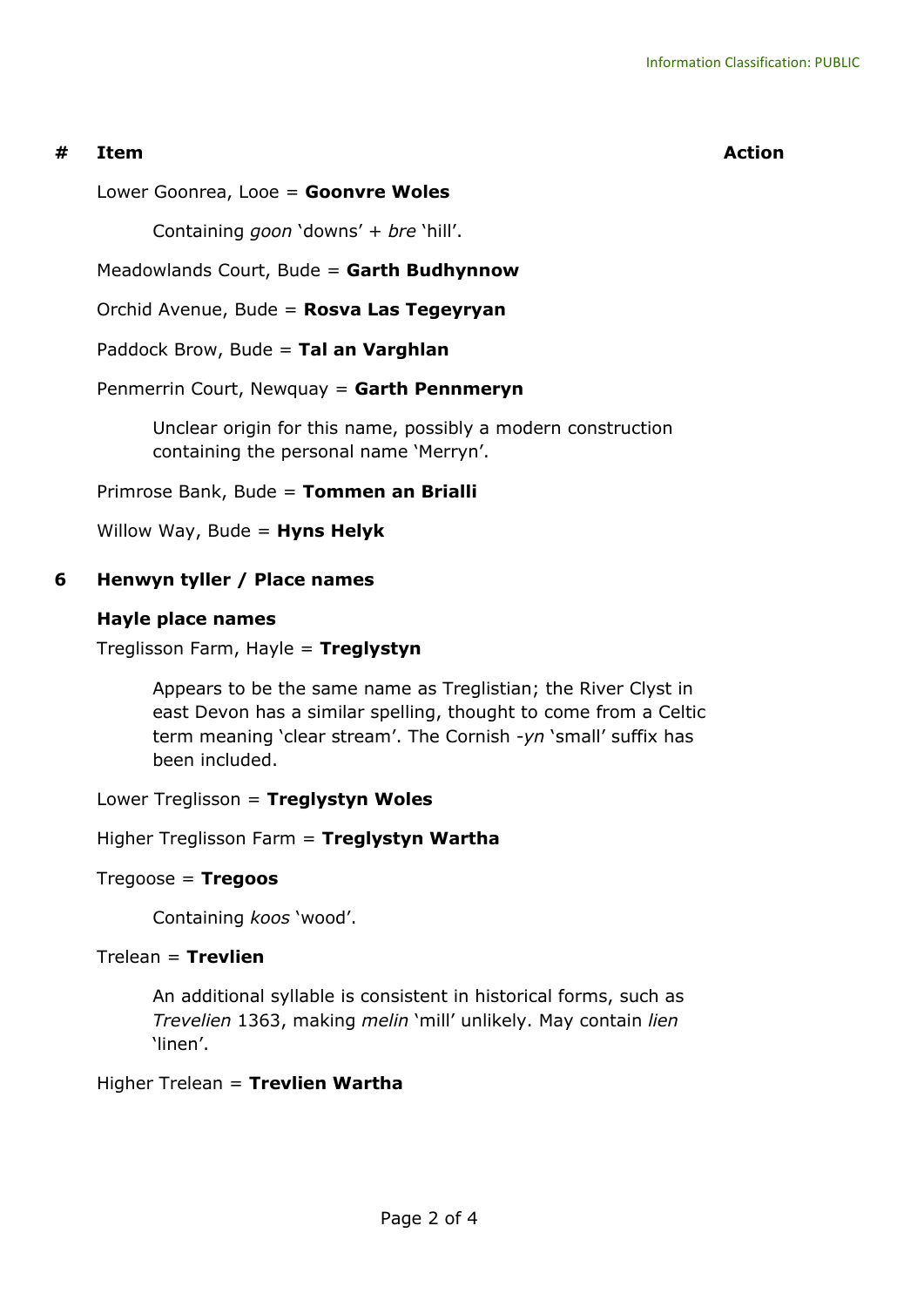### **# Item Action**

### Tremelling = **Trevelin**

Thought to indicate the site of a mill, based on the late 1800s OS map. Noted the expected  $[m] > [v]$  mutation is consistently missing (*Tremelyn* 1327) in historical forms.

### Higher Tremelling = **Tremelin Wartha**

## Lower Tremelling = **Tremelin Woles**

### Trenedros, St Erth = **Trevudrys**

Appears to contain a personal name, possibly related to Old Welsh Iudris (*iudd* 'lord' + *ris* 'ardent'), or similar. The agreed translation is based on 1356, 1523 spellings *Trenudrys*. Although the  $\langle n \rangle$  is consistent it may be a misreading of  $\langle v \rangle$ , giving *trev* 'farmsteads'.

An alternative possibility is 'entangled', based on Welsh *nidro* 'to entangle' with Cornish <-ys> past participle suffix.

### Trenhayle, St Erth = **Tre war'n Heyl**

### Trethingey Farm = **Tredhinji**

Containing *din* 'fort' + *chi* 'house'. Heritage Gateway lists the additional historical form Tredengi 1201.

### Trevassack = **Trevasek**

Linked to the Celtic personal name Madoc, found in Welsh and Old Cornish containing *masek* 'abounding in goodness'. Similar place names include Tremaddock (St Neot) and Trevassack (Mawgan-in-Meneage). Using Trevasek 1378 form.

### Treven = **Trewynn**

Containing *gwynn* 'white', based on 1327 spelling Trewyn.

# **7 Negys aral / Any other business Restormel**

Restormel Castle was previously researched in March 2012, translated as *Kastel Rostorrmel*. It is currently listed as Torrmel, a personal name. Padel suggests may contain *tor* 'karn' + *mool* 'bald, bare'.

Due to its history, there may be a Breton name for the site, which